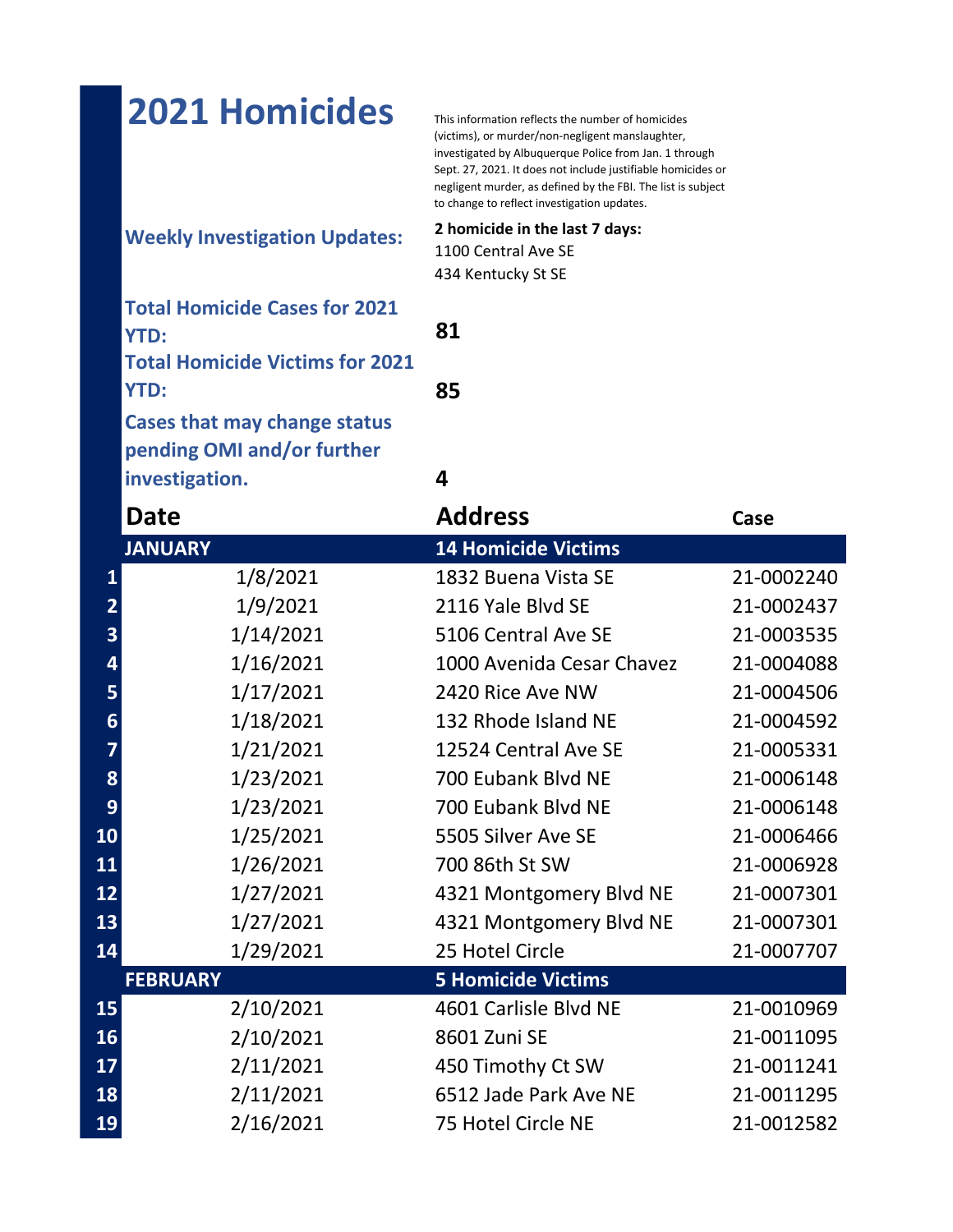|    | <b>MARCH</b> | <b>7 Homicide Victims</b>       |            |
|----|--------------|---------------------------------|------------|
| 20 | 3/5/2021     | 701 Central Ave NE              | 21-0017195 |
| 21 | 3/5/2021     | 2400 Sunport Blvd SE            | 21-0017203 |
| 22 | 3/7/2021     | 6600 Menaul Blvd NE             | 21-0017874 |
| 23 | 3/23/2021    | 7407 Central Ave NE             | 21-0022315 |
| 24 | 3/25/2021    | 4400 Pan American Freeway       | 21-0022726 |
| 25 | 3/28/2021    | 700 1st St SW                   | 21-0023348 |
| 26 | 3/30/2021    | 1000 Louisiana Blvd SE          | 21-0024178 |
|    | <b>APRIL</b> | <b>13 Homicide Victims</b>      |            |
| 27 | 4/2/2021     | 601 Paisano St NE               | 21-0024885 |
| 28 | 4/3/2021     | 7829 Pinewood Dr NW             | 21-0025233 |
| 29 | 4/5/2021     | 13001 Singing Arrow Ave SE      | 21-0025743 |
| 30 | 4/6/2021     | 515 Utah St SE                  | 21-0025985 |
| 31 | 4/11/2021    | 13317 Central Ave NE            | 21-0027027 |
| 32 | 4/11/2021    | 1358 Wyoming Blvd NE            | 21-0027761 |
| 33 | 4/12/2021    | 25 Hotel Circle                 | 21-0027761 |
| 34 | 4/16/2021    | 7407 Central Ave NE             | 21-0028912 |
| 35 | 4/17/2021    | 1315 Menaul Blvd NE             | 21-0029212 |
| 36 | 4/21/2021    | <b>Westgate Heights Park SW</b> | 21-0030272 |
| 37 | 4/22/2021    | 8319 Central Ave NE             | 21-0030790 |
| 38 | 4/23/2021    | 801 Locust NE                   | 21-0031033 |
| 39 | 4/24/2021    | 1208 Chama St NE                | 21-0031390 |
|    | <b>MAY</b>   | <b>9 Homicide Victims</b>       |            |
| 40 | 5/1/2021     | 1924 Second St NW               | 21-0033288 |
| 41 | 5/12/2021    | 9547 Sun Dancer Dr NW           | 21-0036259 |
| 42 | 5/12/2021    | 8300 Constitution Ave NE        | 21-0036433 |
| 43 | 5/12/2021    | 8300 Constitution Ave NE        | 21-0036433 |
| 44 | 5/12/2021    | 8300 Constitution Ave NE        | 21-0036433 |
| 45 | 5/15/2021    | 13300 Central Blvd NE           | 21-0037247 |
| 46 | 5/23/2021    | 9927 Rio Madre Ave SW           | 21-0039434 |
| 47 | 5/28/2021    | 8728 Spring Sage Ct SW          | 21-0041018 |
| 48 | 5/29/2021    | 223 63rd St NW                  | 21-0041198 |
|    | <b>JUNE</b>  | <b>12 Homicide Victims</b>      |            |
| 49 | 6/6/2021     | 7300 Blue Avena St SW           | 21-0043487 |
| 50 | 6/6/2021     | 421 Broadway Ave SW             | 21-0043477 |
| 51 | 6/7/2021     | 1515 Columbia SE                | 21-0043877 |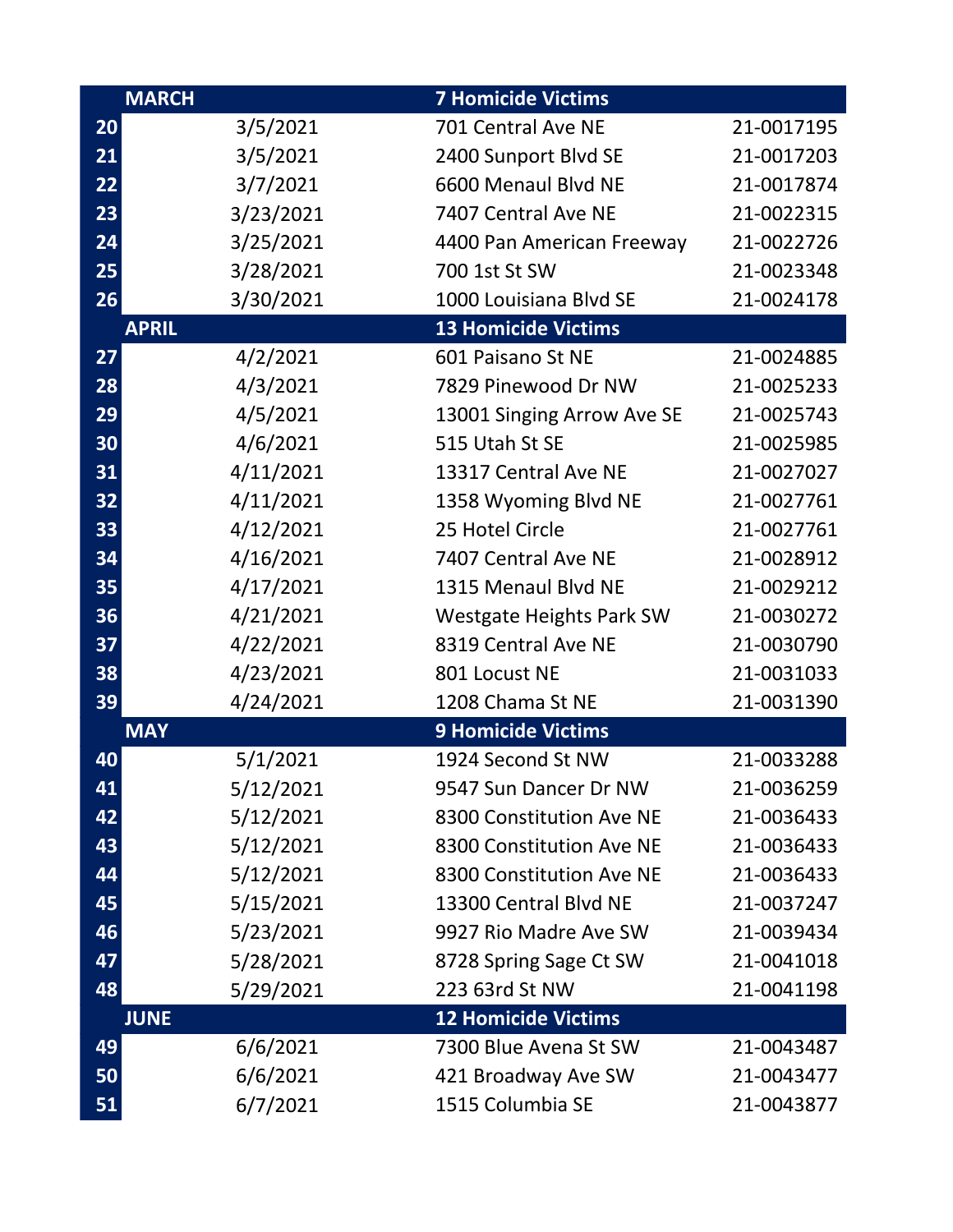| 52 | 6/12/2021        | 13403 Central Ave NE                       | 21-0045381 |
|----|------------------|--------------------------------------------|------------|
| 53 | 6/14/2021        | 2001 Candelaria Rd NE                      | 21-0045877 |
| 54 | 6/16/2021        | 6441 Western Trail NW                      | 21-0046586 |
| 55 | 6/17/2021        | 6012 Iliff Rd NW                           | 21-0046757 |
| 56 | 6/20/2021        | 528 Vassar Dr SE                           | 21-0047821 |
| 57 | 6/20/2021        | 129 Pennsylvania St NE                     | 21-0047835 |
| 58 | 6/21/2021        | 6015 Iliff Rd NW                           | 21-0047909 |
| 59 | 6/27/2021        | 5920 Osuna Rd NE                           | 21-0049793 |
| 60 | 6/29/2021        | 809 San Pedro Dr SE                        | 21-0050589 |
|    | <b>JULY</b>      | <b>11 Homicide Victims</b>                 |            |
| 61 | 7/1/2021         | 4700 Paseo Del Norte NE                    | 21-0050989 |
| 62 | 7/2/2021         | 421 Tennessee St NE                        | 21-0051317 |
| 63 | 7/2/2021         | 415 Grove St SE                            | 21-0051599 |
| 64 | 7/4/2021         | 315 Lansing Dr SW                          | 21-0052088 |
| 65 | 7/5/2021         | 10201 Arroyo Crest Dr NW                   | 21-0052121 |
| 66 | 7/10/2021        | 320 Central Ave SW                         | 21-0053641 |
| 67 | 7/10/2021        | 1400 Cardenas Dr SE                        | 21-0053781 |
| 68 | 7/21/2021        | 6001 Topke Pl NE                           | 21-0057140 |
| 69 | 7/25/2021        | 4248 Eubank Blvd NE                        | 21-0058095 |
| 70 | 7/29/2021        | 1720 Central Ave SE                        | 21-0059266 |
| 71 | 7/31/2021        | 1009 Cuatro Cerros SE                      | 21-0059956 |
|    | <b>AUGUST</b>    | <b>10 Homicide Victims</b>                 |            |
| 72 | 8/1/2021         | 3200 Central Ave SE                        | 21-0060173 |
| 73 | 8/3/2021         | 715 Gold Ave SW                            | 21-0060738 |
| 74 | 8/3/2021         | 1000 Avenida Cesar Chavez                  | 21-0060745 |
| 75 | 8/8/2021         | 100 Aerospace Parkway SW                   | 21-0062231 |
| 76 | 8/12/2021        | 2105 Louisiana Blvd NE                     | 21-0063640 |
| 77 | 8/13/2021        | 1101 Park Ave SW                           | 21-0063843 |
| 78 | 8/15/2021        | 8614 Central Ave SE                        | 21-0064462 |
| 79 | 8/19/2021        | 511 Bridge Blvd SW                         | 21-0065365 |
| 80 | 8/27/2021        | 443 Texas St NE                            | 21-0067663 |
| 81 | 8/28/2021        | 500 Tennessee St NE                        | 21-0067945 |
|    | <b>SEPTEMBER</b> | <b>4 Homicide Victims</b>                  |            |
| 82 | 9/9/2021         | 200 Tramway Blvd SE                        | 21-0071722 |
|    |                  |                                            |            |
| 83 | 9/19/2021        | 9701 Central Ave NW<br>1100 Central Ave SE | 21-0074628 |